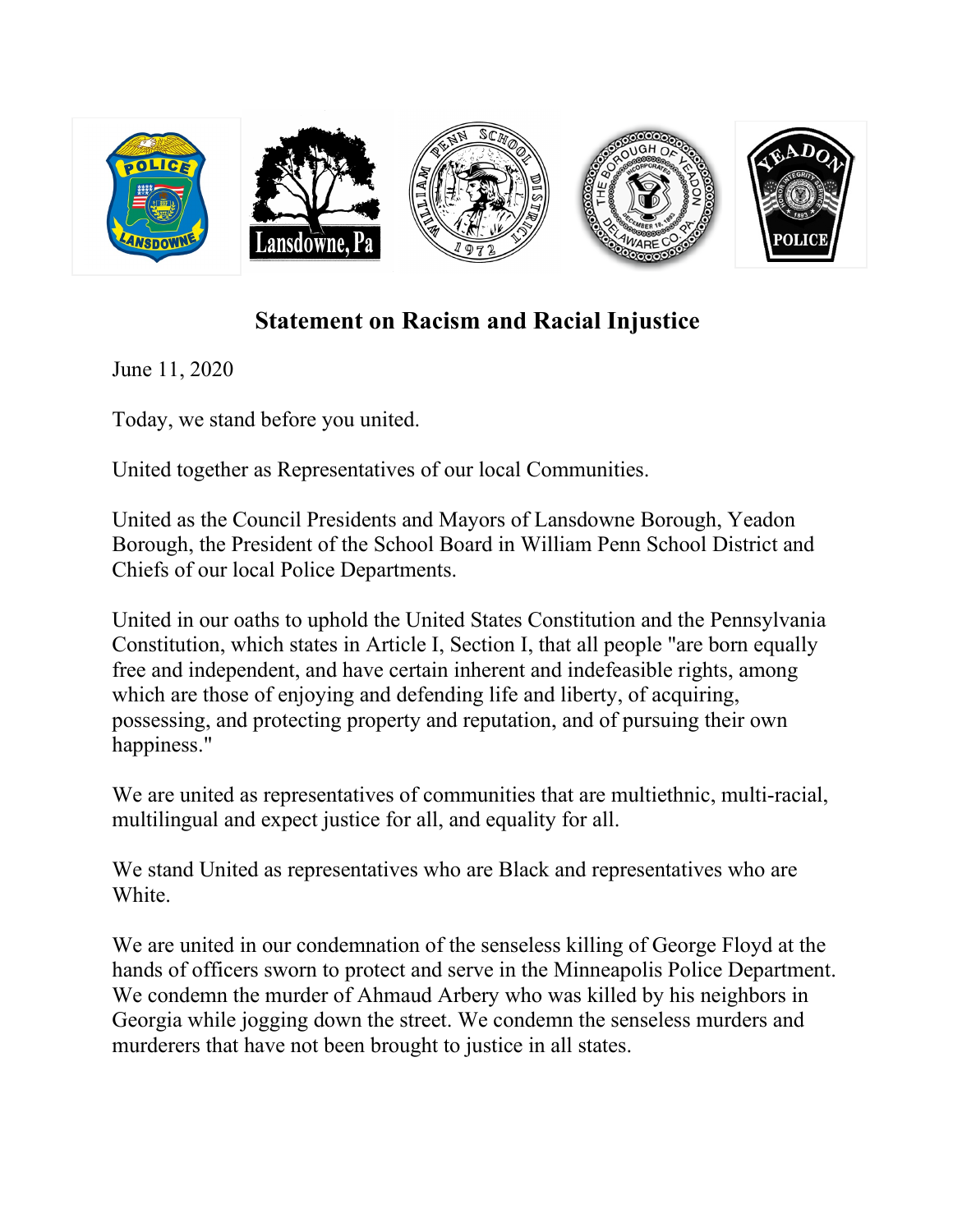We stand united here with our Police Chiefs and our Police Departments in our commitment to seeking justice who are committed to justice and equal treatment under the law. No person is above the law.

Our Police Departments work closely together not only in emergencies such as fires, accidents, or keeping the peace, but also in ensuring that our Officers work with professionalism, integrity and respect. We are committed in our Police departments to the recruitment, the training, the supervision, and community building to build rapport within our communities. We recognize the work of the officers in our departments in building and preserving our communities and the rights of all residents within our community to preserve their inalienable rights.

We stand united in our support of the William Penn School District in their case filed in 2017, *William Penn School District v. Pennsylvania Department of Education.* 

We stand united as neighbors in neighboring communities to demand Fair Funding for kids from both communities who walk the hallways of this School together. Currently, our school district is engaged in a lawsuit to bring more money back for our children providing more resources and opportunity which is equitable to white counterparts in more affluent and predominantly white communities. Our children have a right to an equal education in Pennsylvania. Our Pennsylvania Constitution guarantees in Article 3, Section 14, "The General Assembly shall provide for the maintenance and support of a thorough and efficient system of public education to serve the needs of the Commonwealth."

Educational opportunity should not differ between schools based upon zip code or geographical boundary. Ending the legacy of systemic racism requires our State Legislature, our Governor, and our Congress to provide more funding for the programming in our schools.

We stand here united to demand our Legislators and Governor fulfill their oaths to the Pennsylvania Constitution.

We stand united as neighbors to build our recreation programs for our kids, our Senior citizens, and all of our residents to share.

We stand united together in our vow to work together on the South side of Fairview and the North, to work together from Lansdowne Avenue to Union Avenue.